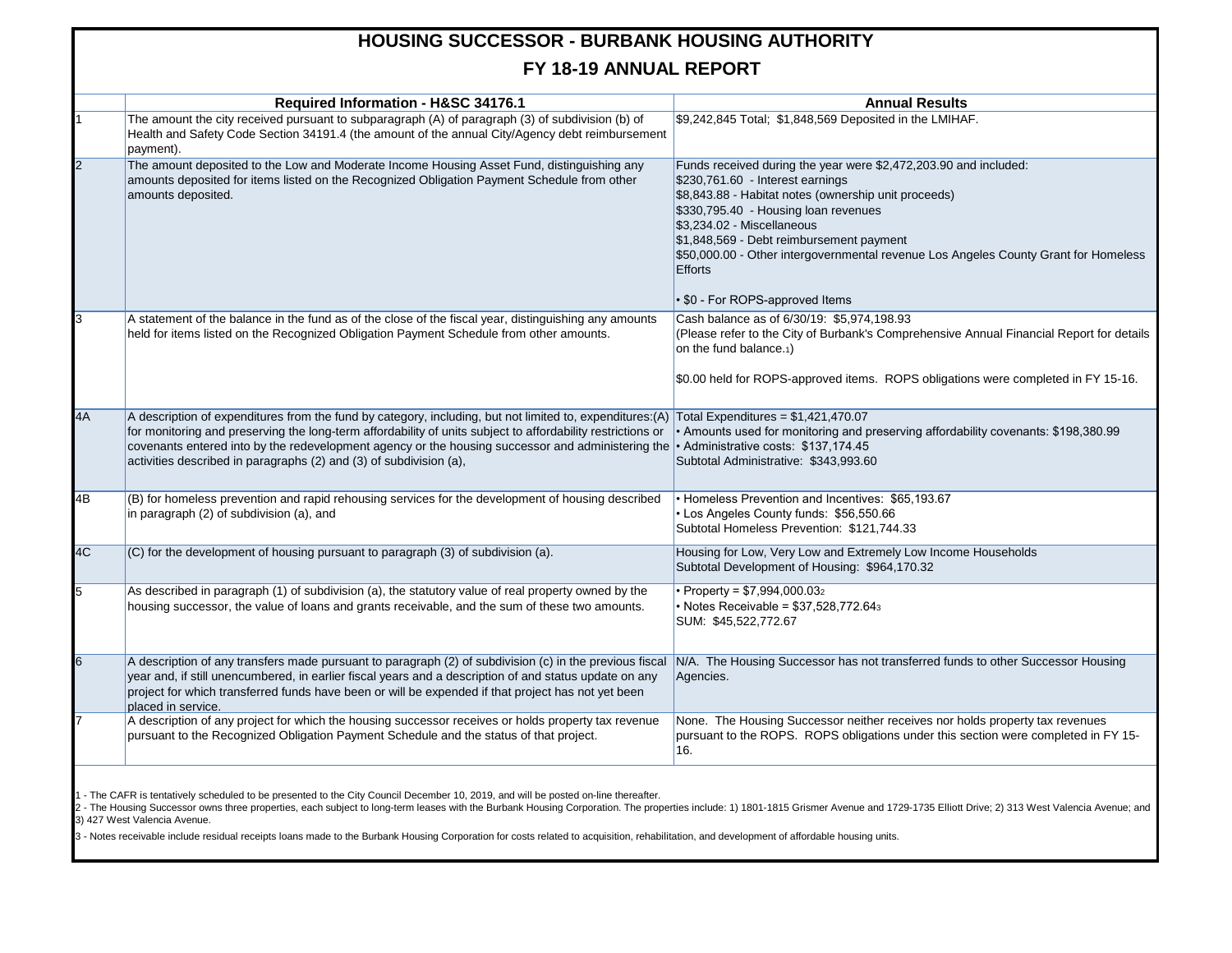## **Required Information - H&SC 34176.1 Annual Results** 8 For interests in real property acquired by the former redevelopment agency prior to February 1, 2012, The Housing Successor owns three properties acquired by the former redevelopment a status update on compliance with Section 33334.16. For interests in real property acquired on or after February 1, 2012, a status update on the project. agency prior to February 1, 2012. Each property is subject to a long-term lease with the Burbank Housing Corporation. The properties include: 1) 1801-1815 Grismer Avenue and 1729-1735 Elliott Drive; 2) 313 West Valencia Avenue; and 3) 427 West Valencia Avenue. Approved housing developments for the three properties have been completed as required. The Housing Successor has not acquired real property after February 1, 2012. 9 A description of any outstanding obligations pursuant to Section 33413 that remained to transfer to the housing successor on February 1, 2012, of the housing successor's progress in meeting those obligations, and of the housing successor's plans to meet unmet obligations. In addition, the housing successor shall include in the report posted on its Internet Web site the implementation plans of the former redevelopment agency. The former redevelopment agency did not have any outstanding replacement or inclusionary housing obligations that remained to be transferred to the Housing Successor. Therefore, the Housing Successor has no obligations to report. The last Implementation Plan of the former redevelopment agency is posted on the Successor Agency website. 10 The information required by subparagraph (B) of paragraph (3) of subdivision (a). Reporting requirements related to the expenditures by income type. Total units created = 6 based on expenditures from January 1, 2014 through the current reporting year.<sup>4</sup> Minimum of 30% for Extremely-Low income households. Provided 50%. No Minimum or Maximum Test for Very-Low income units. Provided 33%. Maximum of 20% for Low-Income Households. Provided 17%. Moderate Income units not allowed. None provided. 11 The percentage of units of deed-restricted rental housing restricted to seniors and assisted individually or jointly by the housing successor, its former redevelopment agency, and its host jurisdiction within the previous 10 years in relation to the aggregate number of units of deed-restricted +55 Ownership Units rental housing assisted individually or jointly by the housing successor, its former redevelopment agency, and its host jurisdiction within the same time period. Since FY 05-06 the following affordable housing units have been developed: 273 Rental Units 328 Total Units, of which 43 units or 13.10% were developed exclusively for seniors. 12 The amount of any excess surplus, the amount of time that the successor agency has had excess surplus, and the housing successor's plan for eliminating the excess surplus. **N/A.** The unexpended and unencumbered amount in the housing fund does not exceed the total amount deposited in the housing fund during the preceding four (4) years. **HOUSING SUCCESSOR - BURBANK HOUSING AUTHORITY FY 18-19 ANNUAL REPORT** 4 - Units provided in two (2) developments: the three-unit Jerry's Promise project; and three units at 2300 N. Fairview Street. There was also an expenditure of federal HOME funds for the 11-unit Veteran Bungalow project i

that federal funds expenditure is not included in this Successor Housing Agency affordable housing calculation.